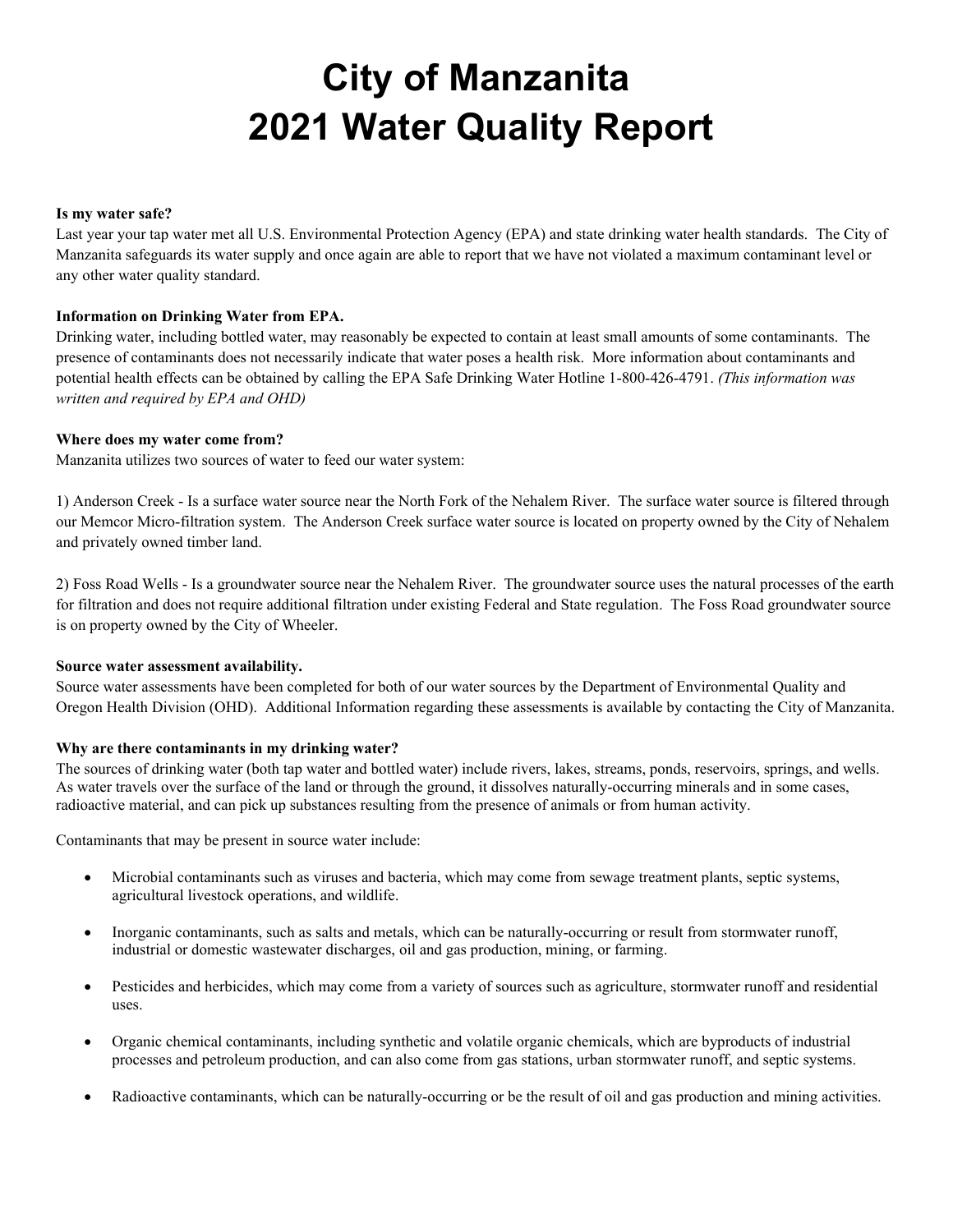In order to ensure that tap water is safe to drink, EPA prescribes regulations which limit the amount of certain contaminants in water provided by public water systems. Food and Drug Administration regulations establish limits for contaminants in bottled water which must provide the same protection for public health. *(This information was written and required by EPA and OHD)*

#### **Do I need to take special precautions?**

Some people may be more vulnerable to contaminants in drinking water than the general population. Immune-compromised persons such as persons with cancer undergoing chemotherapy, persons who have undergone organ transplants, people with HIV/AIDS or other immune system disorders, some elderly, and infants can be particularly at risk from infections. These people should seek advice about drinking water from their health care providers. EPA/Centers for Disease Control (CDC) guidelines on appropriate means to lessen the risk of infection by Cryptosporidium and other microbial contaminants are available from the Safe Water Drinking Hotline 1-800-426-4791. *(This information was written and required by EPA and OHD)* 

#### **Additional Information for Lead.**

If present, elevated levels of lead can cause serious health problems, especially for pregnant women and young children. Lead in drinking water is primarily from materials and components associated with service lines and home plumbing. The City of Manzanita is responsible for providing high quality drinking water, but cannot control the variety of materials used in plumbing components. When your water has been sitting for several hours, you can minimize the potential for lead exposure by flushing your tap for 30 seconds to 2 minutes before using water for drinking or cooking. If you are concerned about lead in your water, you may wish to have your water tested. Information on lead in drinking water, testing methods, and steps you can take to minimize exposure is available from the Safe Drinking Water Hotline 1-800-426-4791 or at *www.epa.gov/safewater/lead. (This information was written and required by EPA and OHD)*

### **How can I get involved?**

We want our customers to be informed about their water utility. If you want to learn more, contact the Manzanita Public Works at (503) 368-5347

| <b>Unit Descriptions</b> |                                                                  |  |  |  |  |  |  |  |
|--------------------------|------------------------------------------------------------------|--|--|--|--|--|--|--|
| Term                     | <b>Definition</b>                                                |  |  |  |  |  |  |  |
| mg/L<br>ppm /            | parts per million, or milligrams per liter                       |  |  |  |  |  |  |  |
| $\mu$ g/L<br>ppb         | parts per billion, or micrograms per liter                       |  |  |  |  |  |  |  |
| MFL                      | Million Fibers per Liter, used to measure asbestos concentration |  |  |  |  |  |  |  |
| <b>NA</b>                | Not Applicable                                                   |  |  |  |  |  |  |  |
| ND                       | Not Detected                                                     |  |  |  |  |  |  |  |
| NR                       | Monitoring not required, but recommended.                        |  |  |  |  |  |  |  |
|                          |                                                                  |  |  |  |  |  |  |  |

| <b>Important Drinking Water Definitions</b> |                                                                                                                                                                                                                                                        |  |  |  |  |  |  |
|---------------------------------------------|--------------------------------------------------------------------------------------------------------------------------------------------------------------------------------------------------------------------------------------------------------|--|--|--|--|--|--|
| Term                                        | <b>Definition</b>                                                                                                                                                                                                                                      |  |  |  |  |  |  |
| <b>MCLG</b>                                 | Maximum Contaminant Level Goal: The level of a contaminant in drinking water below which<br>there is no known or expected risk to health. MCLGs allow for a margin of safety.                                                                          |  |  |  |  |  |  |
| <b>MCL</b>                                  | Maximum Contaminant Level: The highest level of a contaminant that is allowed in drinking water.<br>MCLs are set as close to the MCLGs as feasible using the best available treatment technology.                                                      |  |  |  |  |  |  |
| <b>TT</b>                                   | Treatment Technique: A required process intended to reduce the level of a contaminant in drinking<br>water.                                                                                                                                            |  |  |  |  |  |  |
| AL                                          | Action Level: The concentration of a contaminant which, if exceeded, triggers treatment or other<br>requirements which a water system must follow.                                                                                                     |  |  |  |  |  |  |
| Variances and Exemptions                    | State or EPA permission not to meet an MCL or a treatment technique under certain conditions.                                                                                                                                                          |  |  |  |  |  |  |
| <b>MRDLG</b>                                | Maximum residual disinfection level goal. The level of a drinking water disinfectant below which<br>there is no known or expected risk to health. MRDLGs do not reflect the benefits of the use of<br>disinfectants to control microbial contaminants. |  |  |  |  |  |  |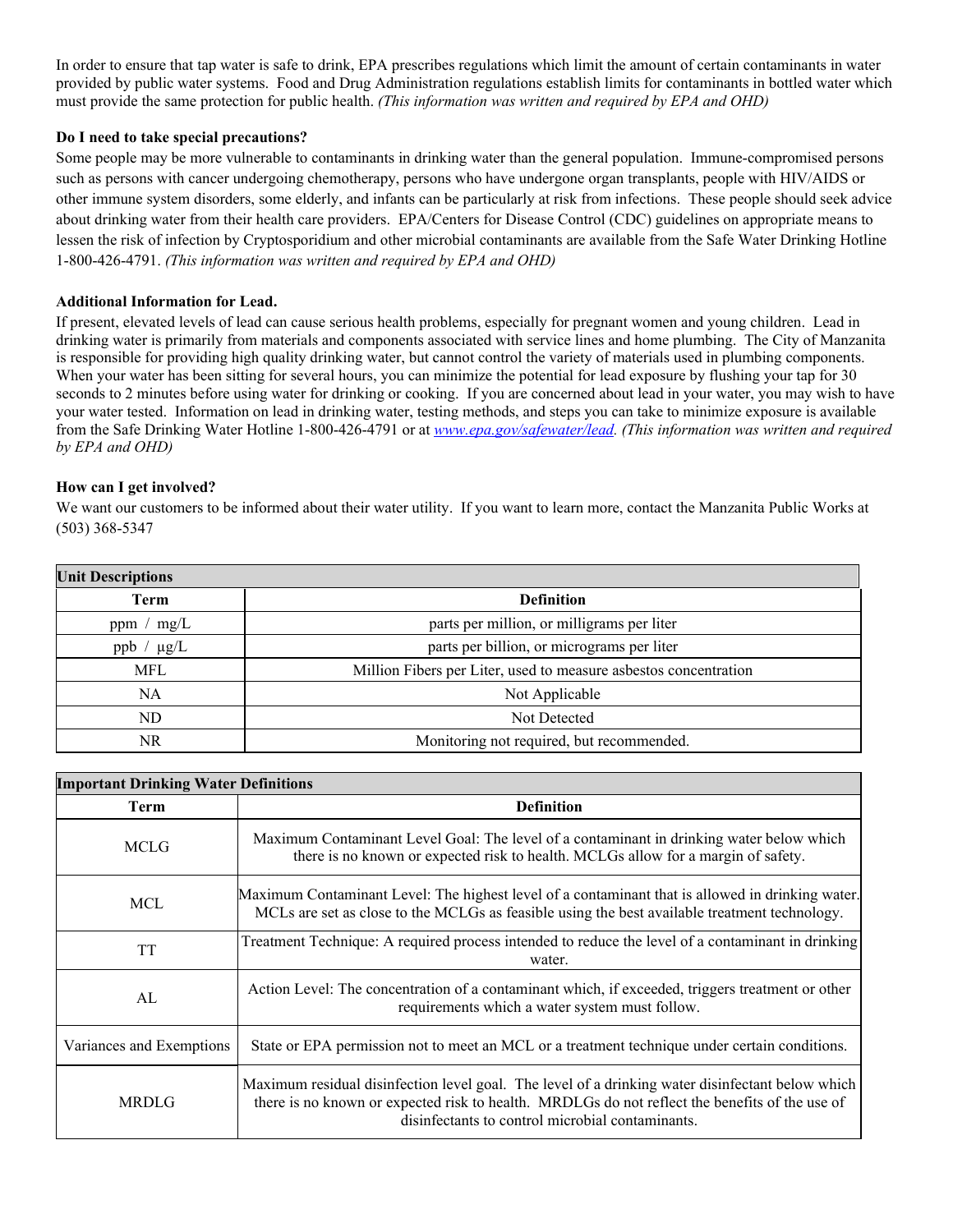| <b>MRDL</b> | Maximum residual disinfectant level. The highest level of a disinfectant allowed in drinking water.<br>There is convincing evidence that addition of a disinfectant is necessary for control of microbial<br>contaminants. |
|-------------|----------------------------------------------------------------------------------------------------------------------------------------------------------------------------------------------------------------------------|
| <b>MNR</b>  | Monitored, Not Regulated                                                                                                                                                                                                   |
| <b>MPL</b>  | Maximum Permissible Level                                                                                                                                                                                                  |

# **Water Quality Data Table**

The table below lists all of the drinking water contaminants that were detected during this and previous calendar years.

|                                                                                                                   | <b>MCLG</b>   | MCL,              |                         |               |      |                     |                |                  |                                                                                                                                                                                                           |  |  |  |  |
|-------------------------------------------------------------------------------------------------------------------|---------------|-------------------|-------------------------|---------------|------|---------------------|----------------|------------------|-----------------------------------------------------------------------------------------------------------------------------------------------------------------------------------------------------------|--|--|--|--|
|                                                                                                                   | <sub>or</sub> | TT, or            | Your                    | Range         |      | <b>Sample</b>       |                |                  |                                                                                                                                                                                                           |  |  |  |  |
| <b>Contaminants</b>                                                                                               | <b>MRDLG</b>  | <b>MRDL</b>       | Water                   | Low           | High | Date                |                | <b>Violation</b> | <b>Typical Source</b>                                                                                                                                                                                     |  |  |  |  |
| <b>Disinfectants &amp; Disinfectant By-Products</b>                                                               |               |                   |                         |               |      |                     |                |                  |                                                                                                                                                                                                           |  |  |  |  |
| (There is convincing evidence that addition of a disinfectant is necessary for control of microbial contaminants) |               |                   |                         |               |      |                     |                |                  |                                                                                                                                                                                                           |  |  |  |  |
| TTHMs [Total<br>Trihalomethanes]                                                                                  | NA            | .06<br>mg/L       | 0.0024<br>mg/L          | NA            |      | 10/26/21            | No             |                  | By-product of drinking water chlorination                                                                                                                                                                 |  |  |  |  |
| Haloacetic Acids<br>(HAA5)                                                                                        | 0.0011        | .08<br>mg/L       | ND<br>mg/L              | NA            |      | 10/26/21            | No             |                  | By-product of drinking water chlorination                                                                                                                                                                 |  |  |  |  |
| <b>Inorganic Contaminants</b>                                                                                     |               |                   |                         |               |      |                     |                |                  |                                                                                                                                                                                                           |  |  |  |  |
| Asbestos (MFL)                                                                                                    | 7 MFL         | 7 MFL             | <b>ND</b><br><b>MFL</b> | NA            |      | 12/18/19            | N <sub>o</sub> |                  | Decay of asbestos cement water mains.<br>Erosion of natural deposits.                                                                                                                                     |  |  |  |  |
| Nitrate [measured<br>as Nitrogen]                                                                                 | <b>NA</b>     | $10 \text{ mg/L}$ | ND<br>$mg/L$            | NA            |      | 12/31/19            | N <sub>o</sub> |                  | Runoff from fertilizer use. Sewage run off.<br>Erosion of natural deposits.                                                                                                                               |  |  |  |  |
| Uranium                                                                                                           | NA            | 0.03<br>ppm       | ND                      | NA            |      | 10/17/17            | No             |                  | Found in the earth crust. Can become<br>trapped in water.                                                                                                                                                 |  |  |  |  |
| Synthetic Organic<br>Chemicals                                                                                    | NA            | Various           | <b>ND</b>               | <b>NA</b>     |      | 10/17/18            | No             |                  | Synthetic Organic Contaminants<br>(SOCs) are man-made compounds<br>used for a variety of industrial and<br>agricultural purposes. This group of<br>contaminants includes pesticides,<br>PCBs, and dioxin. |  |  |  |  |
|                                                                                                                   |               |                   | Your                    | <b>Sample</b> |      | # Samples           | <b>Exceeds</b> |                  |                                                                                                                                                                                                           |  |  |  |  |
| <b>Contaminants</b>                                                                                               | <b>MCLG</b>   | AL                | Water                   | Date          |      | <b>Exceeding AL</b> |                | AL               | <b>Typical Source</b>                                                                                                                                                                                     |  |  |  |  |
| <b>Inorganic Contaminants</b>                                                                                     |               |                   |                         |               |      |                     |                |                  |                                                                                                                                                                                                           |  |  |  |  |
| Lead - action level<br>at consumer taps                                                                           | NA            | .015<br>mg/L      | .004<br>mg/L            | 9/25/20       |      | $\theta$            |                | No               | Corrosion of household plumbing.<br>Erosion of natural deposits                                                                                                                                           |  |  |  |  |
| Copper - action<br>level at consumer<br>taps                                                                      | .061          | 1.3<br>$mg/L$     | .145<br>mg/L            | 9/25/20       |      | $\boldsymbol{0}$    |                | N <sub>o</sub>   | Corrosion of household plumbing.<br>Erosion of natural deposits                                                                                                                                           |  |  |  |  |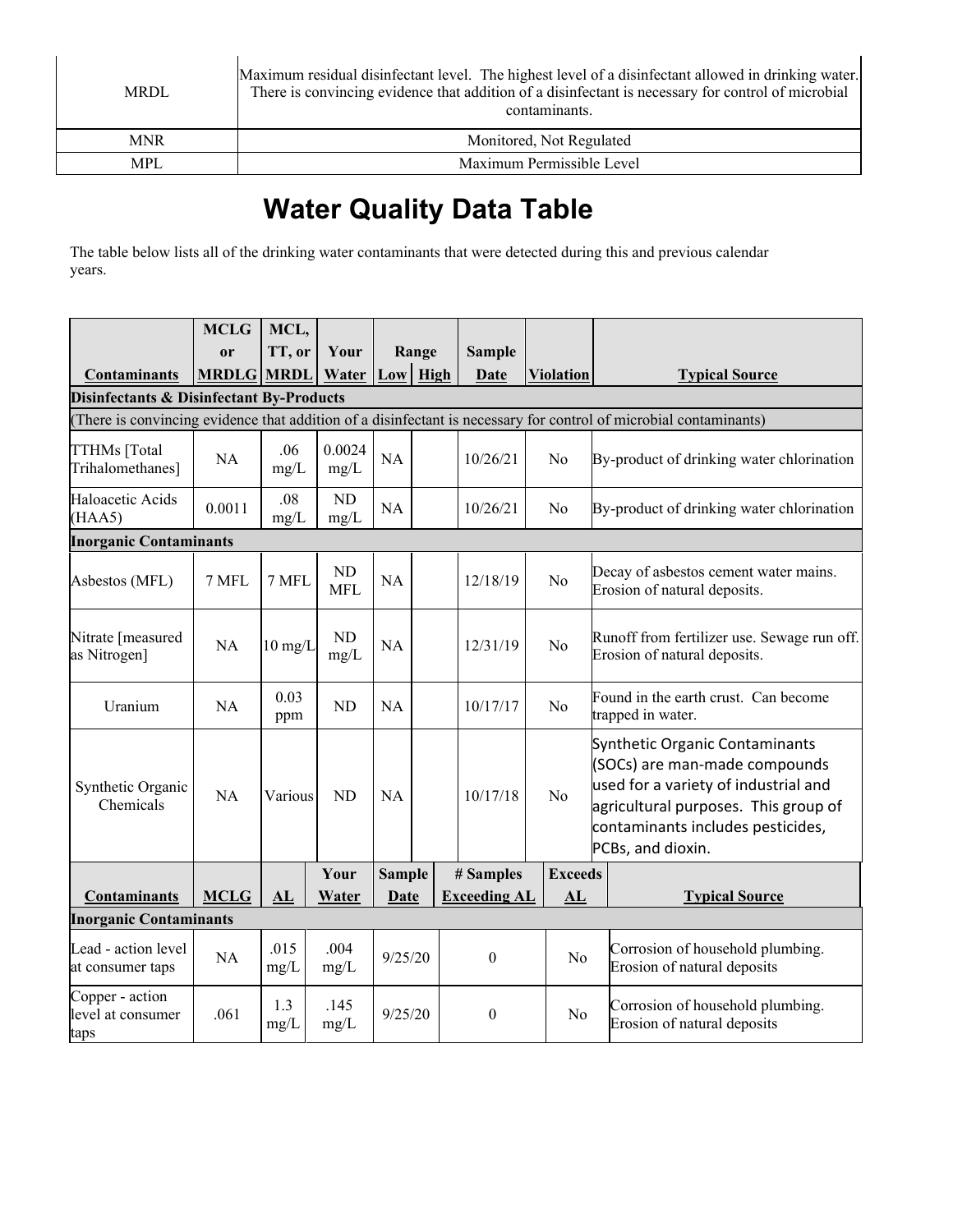#### **For more information please contact:**

City of Manzanita P.O. Box 129 Manzanita, OR 97130 Phone: 503-368-5343 Fax: 503-368-4145 E-Mail: publicworks@ci.manzanita.or.us Website: http://ci.manzanita.or.us/

## **Water System Safety - Backflow & Cross Connection Program**

State and federal governments strictly regulate the quality of water the City of Manzanita provides its customers. The City maintains an ongoing cross connection program. Many millions of dollars are spent in the United States each year to make safe potable water that enters the homeowners plumbing system. Studies have proven this may be compromised. Some water systems become contaminated after the water has back flowed through unprotected cross connections found in homeowner's plumbing system.

#### **What is a Cross Connection?**

Cross connection means a point in the plumbing system where the potable water supply is connected directly or indirectly to a nonpotable water source. Wherever an unprotected cross connection exists, there is a possibility of a contaminant that could enter into the drinking water system.

#### **Why be concerned?**

Cross connections are inadvertently installed each day in the United States by homeowners, landscapers, and others who are unaware of the potential harmful situation created. In Manzanita the most common "cross connections" found include, improperly installed sprinkler systems, chemical sprayers connected to hoses, unprotected booster pumps, and fill hoses left draped into hot tubs.

#### **How does the City handle possible cross connections!**

Chapter 0333-061-0700 of the Oregon Administrative Rules which governs public water systems, includes regulations that must be followed regarding potential cross connections. We inspect possible cross connection hazards and provide information on the mitigation of these hazards.

#### If a potential or known hazard exists, the property owner shall:

- 1) Install or have installed an approved backflow device.
- 2) All backflow devices must be tested in accordance with state and local regulations.

#### The local water provider must:

- 1) Inspect and monitor the water system and connections for possible backflow conditions.
- 2) Maintain records on each backflow device connected to the City water system.
- 3) Enforce federal, state and local regulations regarding backflow devices.
- 4) Satisfy state and federal cross connection requirements.

For more information contact City of Manzanita (503) 368-5343